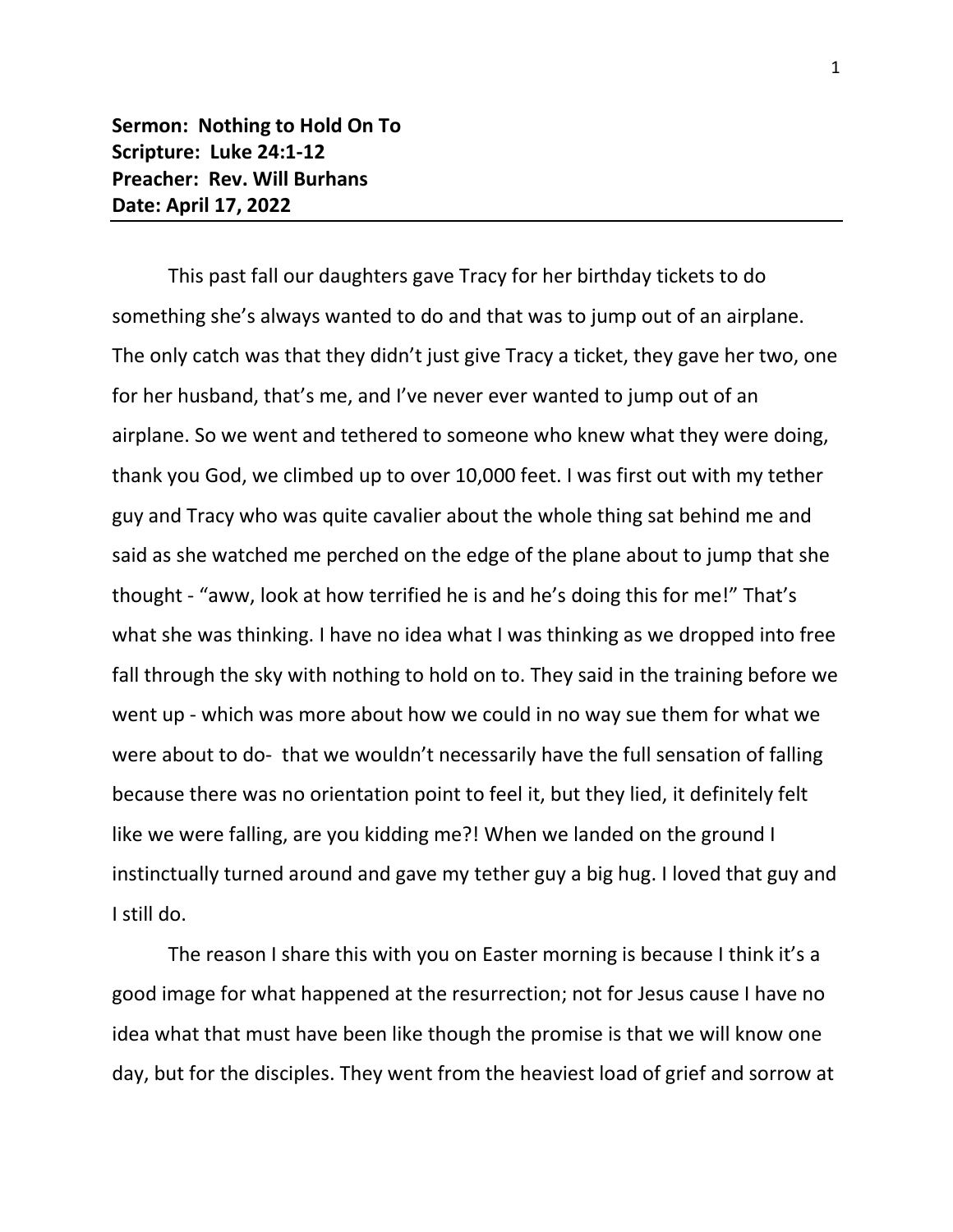the brutal execution and death of their friend who they had abandoned to his fate, to suddenly experiencing him alive again. I mean it was Jesus but not exactly him, back from the dead, alive but on a whole different order of aliveness and my best guess is that it was something of a freefall experience for them, freefalling from everything they had anchored their lives upon previously, which in no small part was an orientation that life ended in death. I think that orients us more than we know and yet here was a dead man speaking with them, an executed man with all the evidence of the execution on his body… but somehow alive.

Talk about freefalling with nothing to hold on to.

The women who went to the tomb that early morning and found it empty ran back to tell the 11 disciples that he wasn't there. The men, the scriptures say, "considered it an idle tale and did not believe them." As Rev. Judy suggested this morning at the sunrise service – bog surprise there! But Peter slipped out and ran to the tomb, so he must have given them some credit, and sure enough he looked in and saw it too – the emptiness, the tomb with no dead body, nothing there to hold except the linen clothes that had wrapped Jesus' body. Disoriented to say the least, Peter returned and marveled not at what he had seen but what he had NOT seen, namely his dead friend, until eventually Jesus appeared to all of them. But even then and in other Gospel accounts of the resurrection, when he appears he will not allow himself to be held on to. Mary Magdalene in John's account grabs him in joy and Jesus tells her not to hold on to him for he had not yet ascended to God. The two disciples on the road to Emmaus talk to someone they don't know is Jesus until he breaks bread with them then it dawns on them who this is and just as quickly he's gone again, the disciples left with nothing but bread to hold on to.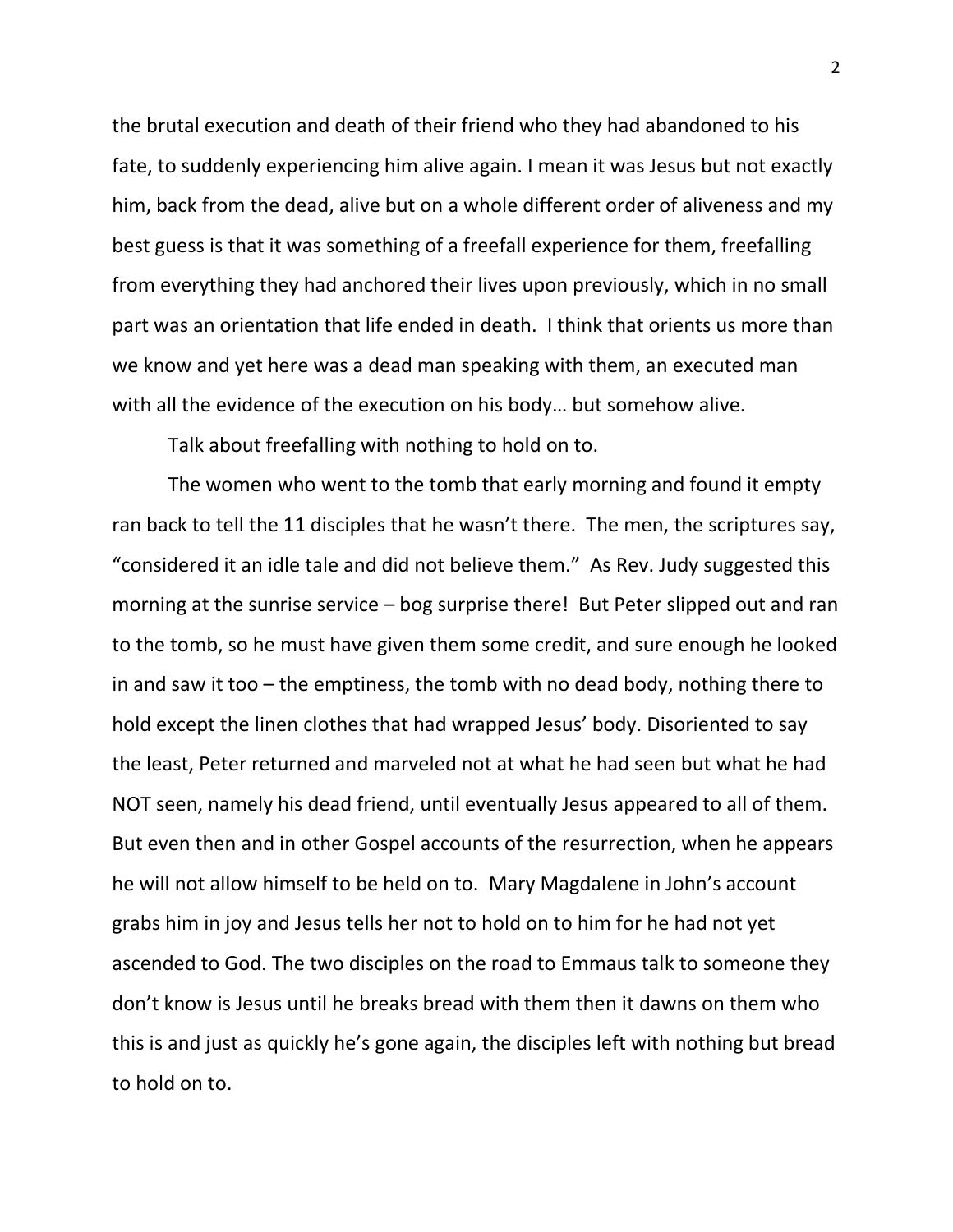This is important in the Easter story, this emptiness. Almost as important as the *PRESENCE* of the resurrected Christ in these accounts is his absence and of anything really to hold on to. Easter is about a tomb that is empty, a corpse that is absent, an end of the story that is actually a beginning with nothing further written, empty pages awaiting the pen. And we could do worse to walk away from the Easter celebration wondering what here can we hold on to.

The distinctly Jewish revelation was that God is not one of the gods but the singular creating and sustaining mystery of existence itself, not a thing among many things but the source of all things, so as the theologian James Alison says "God is more like NO thing than God is like some thing". You and I and everything we experience with our 5 senses is something and one of the dynamics of something is that it is not another thing and to be a thing necessarily displaces other things. But this is exactly what the Divine, what God does not do. God is not one of the gods among many or a bigger thing overarching all other things. God does not displace anything else that is, in order to be. I Am Who Am, is God's answer when Moses asks God's name. Moses wants a name for God as something to hold on to and he gets "I Am Who Am". It's natural for us humans to want a hand hold, a fixed point to orient ourselves but God's very nature is pointless… more like no thing than something to hold onto, the originator, prime mover of existence rather than existence itself.

So it would only make sense that if Jesus Christ was in fact God incarnate whether he became that at the resurrection or had been that all along (which has been debated over the millennia) that in the great disclosure of the resurrection, there would be a certain inability to grasp him and hold on to him. And with our opposable thumbs we humans really really like to grab onto things and really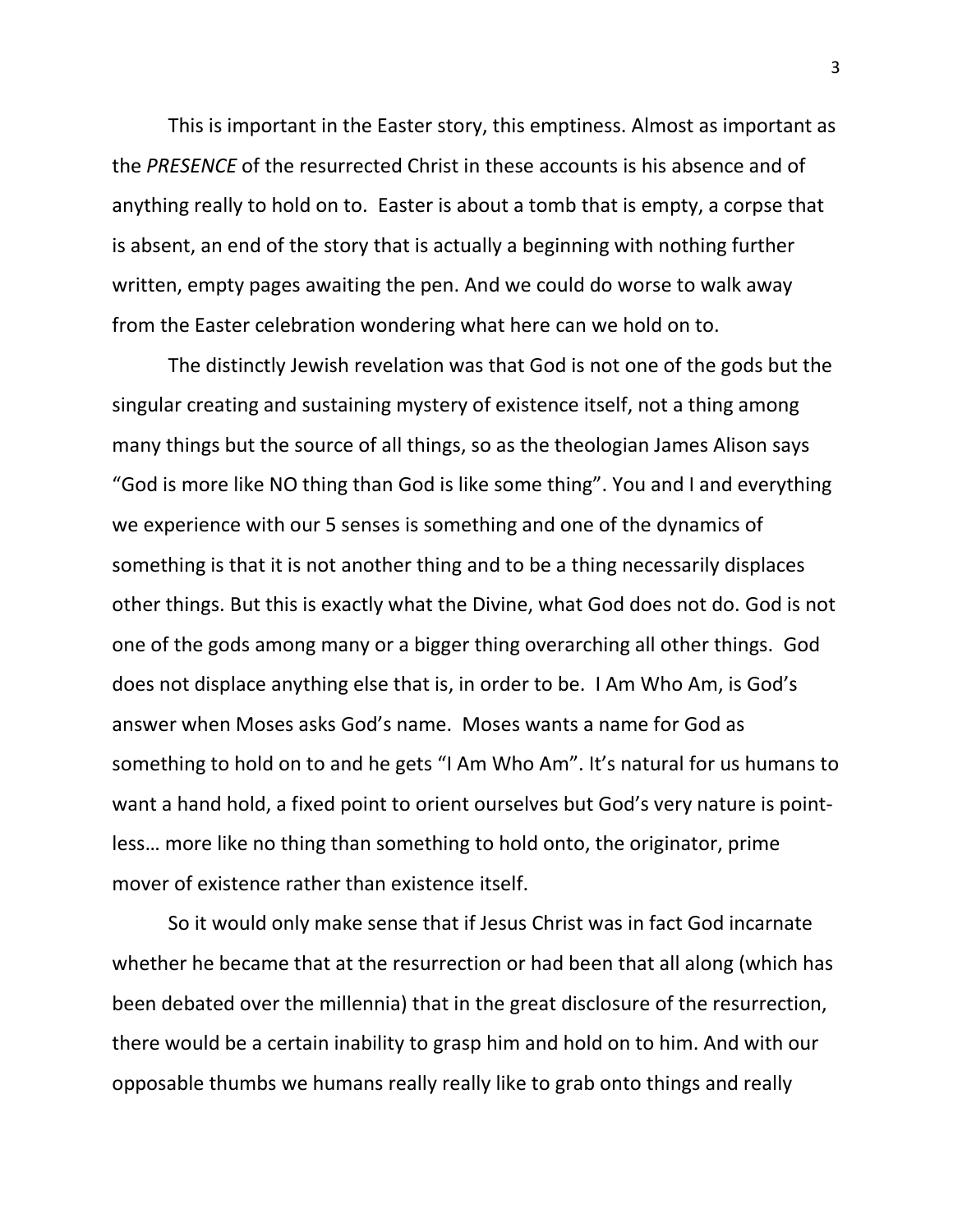don't like to let go. Our grabbiness one could argue lies at the heart of our fallen and sinful nature…. Grabbing where we shouldn't be grabbing, grabbing for what is not ours, for a sense of identity, for to fill up the emptiness inside and this grabbiness sets us in rivalry with so much around us. We are marked or marred by rivalry with "the other" whoever or whatever that other is and this is true on the micro and macro levels of our existence.

On the world stage we see it screaming out in horrible situations like Russia's war against Ukraine; on the global level it's how we've tended to interact with the earth, believing that we must grab, displace, and devour the earth to get what we want and need, thus creating ecological disaster. On the national stage it plays out in competition over resources and the invisible hand of the market blessing some at the expense of others. On the local community stage it plays out on the Winchester residents Facebook page with at times vitriol and distrust, and on the interior stage it's rampant in our own egos not being at peace with ourselves unless we can see our own value over and against others… and those just a few examples of how our human lives are defined over and against others, in rivalry and with the need to displace the other in order to place or justify ourselves. That seems to be too often what we believe we need to hold on to.

Last week I preached about Jesus' trial and that moment when the crowd is asked by Pilate whether he should release Jesus Barabbas or Jesus known as the Christ and the crowd chants "release Jesus Barabbas and crucify Jesus the Christ!" And I mentioned that it was not a choice between evil Barabbas and innocent Jesus so much as a choice between revolution by violence or revolution by love, revolution through the violent displacement of the other to establish the self or revolution through conversion of heart where no one is displaced. We tend to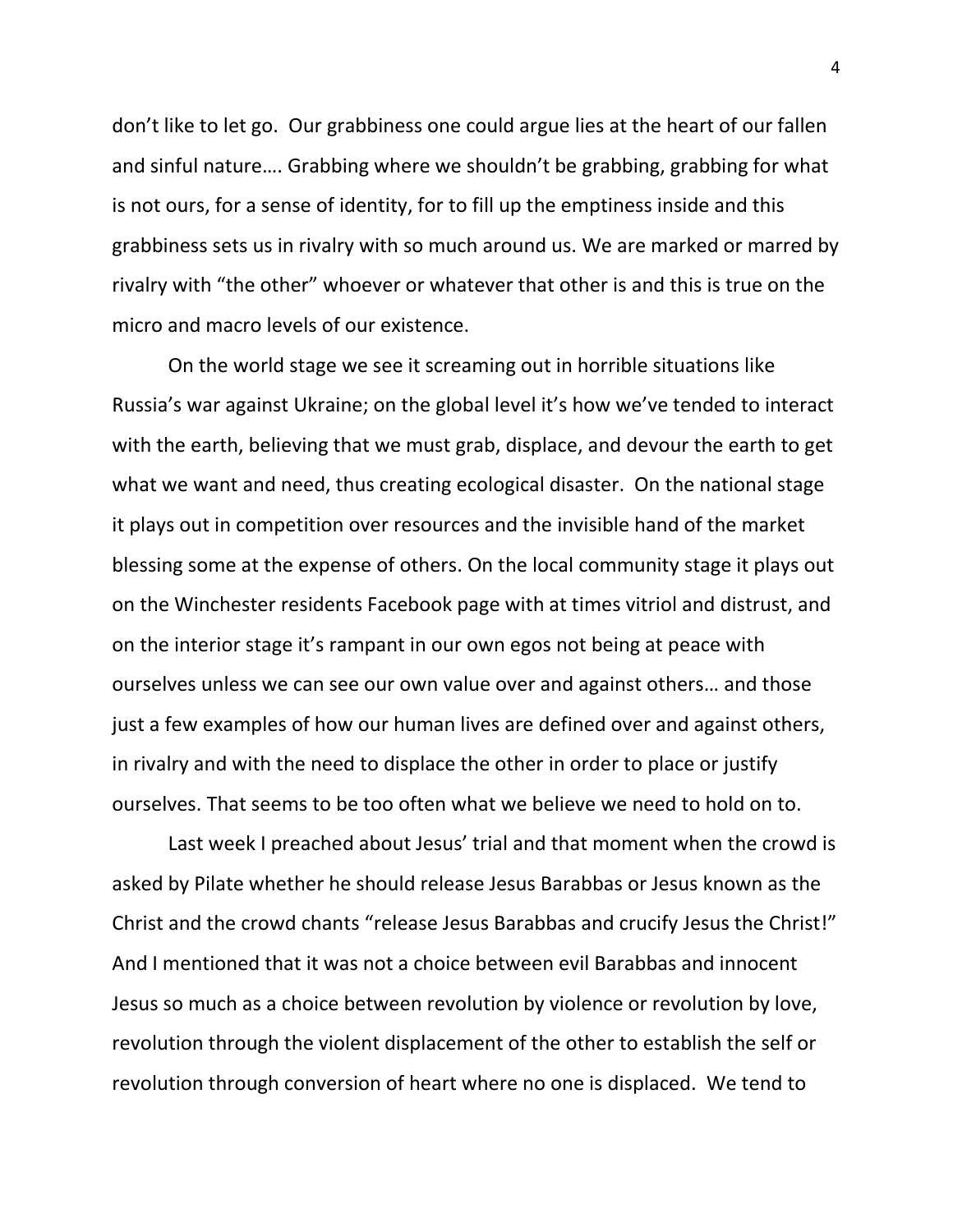believe in the scarcity of this world which makes us grab hold and not let go, we believe that someone must loose in order for us to win and "it's not going to be me…" and that's what Jesus steps in to sacrifice himself for - to gum up the works of just that kind of justification and placement of ourselves.

It's one of the great disclosures of Easter – that at the heart of the world, at the heart of existence, there is enough and a hospitable and benevolent Heart. And to fall into that heart takes just that, a letting go and a free-falling from everything we tend to hold desperately on to. That's the old form of existing and being but Jesus arose into a new form, existing no longer in that old form and one of the evidences of this is that he returns to life in such a way as not to be in rivalry with anyone else, refusing to displace anyone else, even his executioners. It's stunning.

Jesus the risen Christ is evanescent in his eternal-ness or God-hood, such that we cannot hold onto him, of course we can't, cause he is of God now. It is not an unfortunate side-effect of resurrection that he's invisible and cannot be clung to. It might seem unfortunate for us who like to use our 5 senses to understand things, unfortunate in that it leaves a ton of questions and the door wide open to not believing it at all, but his not-being-there-like-things-are-there, his resurrection absence and his leaving of things empty and the wide open unwritten story ahead, leaves us with nothing to hold on to except to fall through to the Kingdom of God among us, which is about living as much as possible without being in rivalry and displacement of the other, whoever that other may be.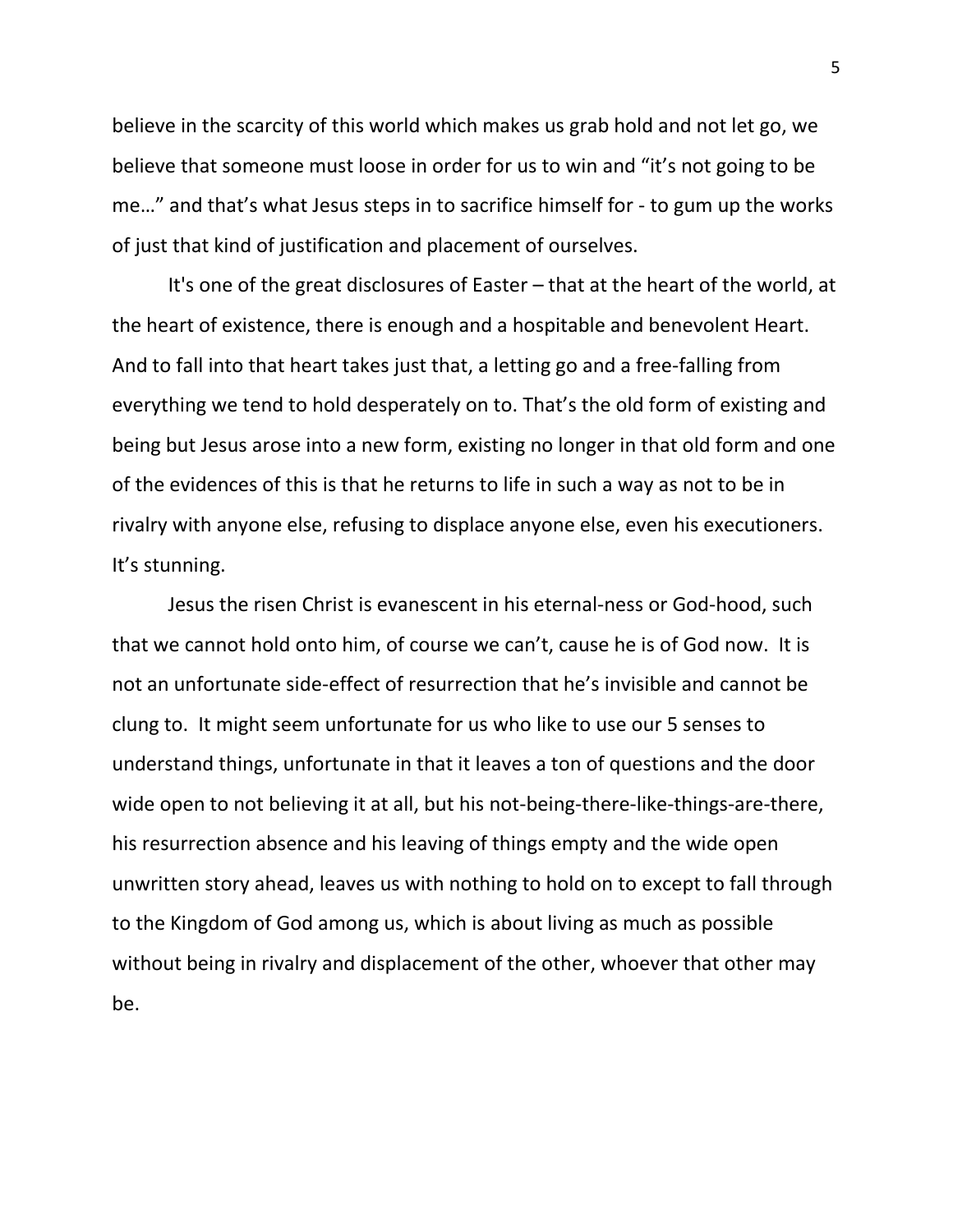The Apostle Paul in Colossians refers to Jesus as "the image of the invisible God" and better than any actual human image we might draw up for Jesus, the invisible image of the outpouring of love is what we are given to behold.

But it's hardly graspable. It's really hard to hold on to and honestly we haven't done it very well, speaking for the church. From the beginning we've put a death-grip on Jesus and said "he's ours, not yours, he's ours!" We've built our images of Jesus and our institutions to Jesus and we've gotten into devastating rivalries with others over Jesus and who we believe him to be – irony of ironies – we have used Jesus to displace others – we're right, you're wrong, we're going to heaven you're going to hell, blah, blah, blah.

Because we are determined to have something of this old life to hold on to when Jesus resurrected and inviting us into NEW life intentionally left us nothing to hold on to, he left us to freefall… He tried and tries to tether us to himself for that freefall, not leaving us alone but tethered to him in the state of havingnothing-to-hold-on-to so that we would know him intimately and with him not need to displace and be in rivalry with others and fall in love with him when we realize that God's love is true and eternal and that, hey, we aren't going to die.

We aren't going to die if we love our enemies. We aren't going to die if we forgive those who have hurt us instead of paying them back. We aren't going to die if we don't succeed. We aren't going to die if we don't win or even play the game. We aren't going to die in the end of this life. We aren't going to die so do not fear, do not grasp, hold on lightly, let yourself fall. There is a ground at the heart of existence and it's a Heart, a ground of welcome and benevolence. It's inviting and hospitable and makes enough room for everyone and everything.